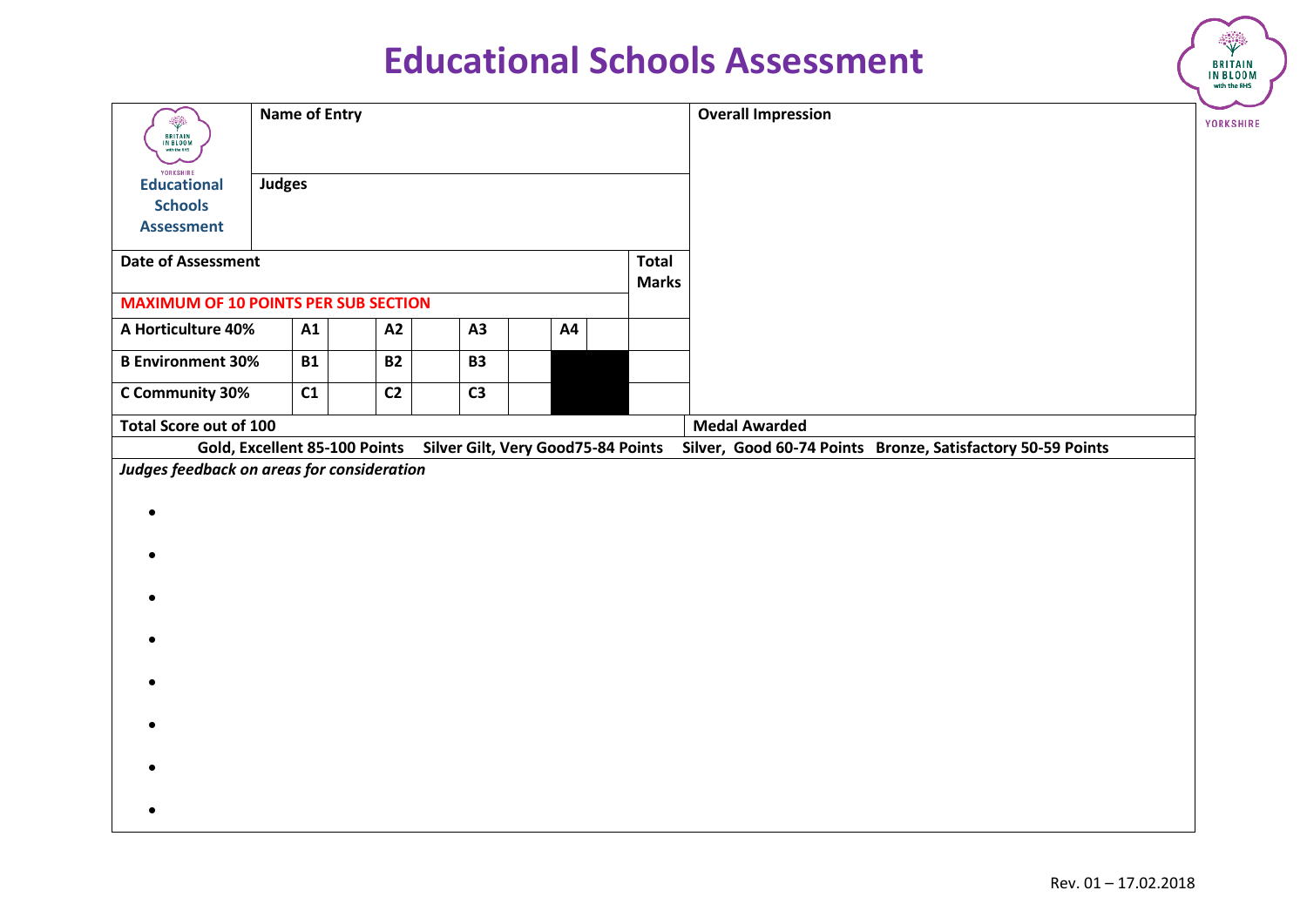

|           |                                                                                     | <b>Gold 10-9</b>                                | <b>Silver Gilt 8</b>    | Silver 7-6                           | <b>Bronze 5</b>         |
|-----------|-------------------------------------------------------------------------------------|-------------------------------------------------|-------------------------|--------------------------------------|-------------------------|
| A1        | <b>Plant Selection</b>                                                              | <b>Excellent plant</b><br>selection with almost | Plant selection overall | Plant selection is                   | Plant selection is      |
|           | Are the plants suited to their growing<br>conditions and location and is there term |                                                 | is very good with only  | generally good. There<br>is room for | satisfactory however    |
|           |                                                                                     | no exceptions and                               | a few exceptions and    |                                      | it requires further     |
|           | time and year round interest (where                                                 | extensive term time                             | ample term time and     | improvement in some                  | consideration in order  |
|           | appropriate)?                                                                       | and year round                                  | year round interest.    | areas in order to                    | to extend the season    |
|           |                                                                                     | interest.                                       |                         | extend year round                    | and maintain interest.  |
|           |                                                                                     |                                                 |                         | interest.                            |                         |
|           |                                                                                     |                                                 |                         |                                      |                         |
| A2        | <b>Plant Quality</b>                                                                | Plant quality is                                | Plant quality is very   | Generally plant quality              | Plant health and        |
|           | Are the plants vibrant and grown to their                                           | excellent and grown                             | good with few           | is good but not                      | vigour could be         |
|           | full potential? Are they relatively free of                                         | to full potential with                          | exceptions. There are   | consistent. Pest and                 | improved but are        |
|           | all pests and diseases?                                                             | no evidence of pests                            | minimal signs of pests  | diseases are present in              | generally satisfactory. |
|           |                                                                                     | and diseases.                                   | and disease present.    | a few locations. Lack of             | Pests and diseases are  |
|           |                                                                                     |                                                 |                         | vigour in some areas.                | present in some areas.  |
|           |                                                                                     |                                                 |                         |                                      |                         |
| A3        | <b>Maintenance of Planted areas</b>                                                 | <b>Excellent</b> standards of                   | Standards are very      | Standards are good                   | Standards are           |
|           | Are areas maintained to a high standard                                             | cultivation. Very                               | good with few           | and fairly consistent.               | generally satisfactory. |
|           | both in and out of term including baskets                                           | consistent                                      | exceptions.             | There are a few                      | However, the            |
|           | and troughs, cultivation, weeding,                                                  | throughout.                                     | Maintenance is          | exceptions where                     | maintenance             |
|           | feeding, pruning, grass cutting and edging                                          | Maintenance and                                 | managed very well       | further attention is                 | programme requires      |
|           | where appropriate? Tree and shrub                                                   | general care is                                 | and the results are     | required.                            | further attention to    |
|           | maintenance including appropriate                                                   | outstanding in all                              | very consistent.        |                                      | detail in some areas.   |
|           | planting.                                                                           | areas.                                          |                         |                                      |                         |
|           |                                                                                     |                                                 |                         |                                      |                         |
| <b>A4</b> | <b>Overall Impression</b>                                                           | <b>Excellent</b> attention to                   | Most areas have high    | <b>Good overall effect</b>           | Although satisfactory   |
|           | Are the overall design and materials used                                           | detail delivering the                           | impact and very good    | although not always                  | more attention to       |
|           | appropriate to the location and do they                                             | desired results in a                            | attention to detail     | balanced. Some areas                 | detail is required in   |
|           | generate an obvious welcoming factor?                                               | most consistent and                             | though a few are not    | make an impact others                | order to create more    |
|           |                                                                                     | appropriate manner                              | compatible. There is a  | need to be more                      | impact and design.      |
|           |                                                                                     | creating the WOW                                | WOW factor. The         | vibrant and embrace                  |                         |
|           |                                                                                     | factor.                                         | entry is generally very | better design.                       |                         |
|           |                                                                                     |                                                 | good.                   |                                      |                         |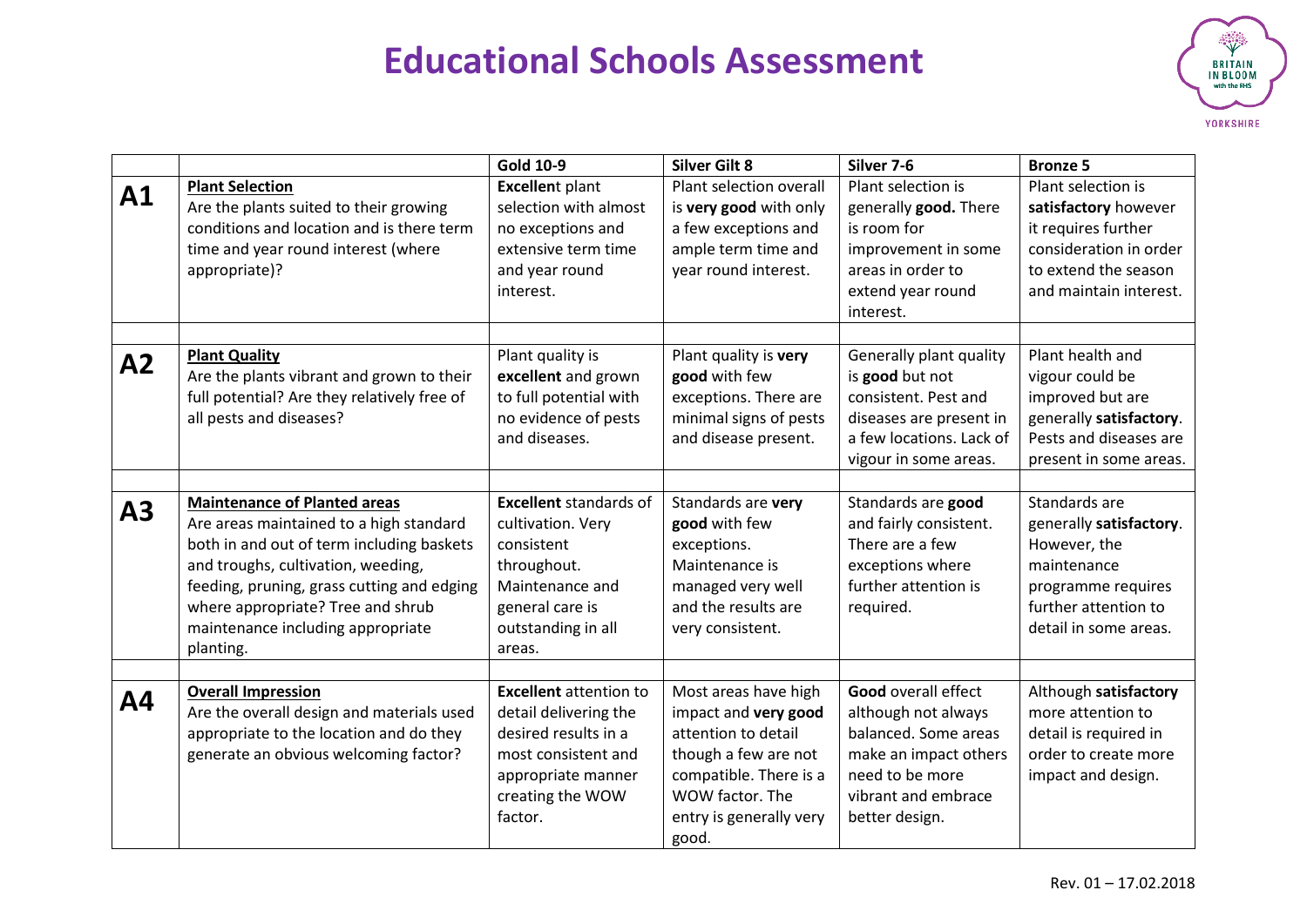

|           |                                                                                                                                                                                                                                                                                                                                       | <b>Gold 10-9</b>                                                                                                                                                                                                                                | <b>Silver Gilt 8</b>                                                                                                                                                                                                                                 | Silver 7-6                                                                                                                                                                                                                                 | <b>Bronze 5</b>                                                                                                                                                                                                                            |
|-----------|---------------------------------------------------------------------------------------------------------------------------------------------------------------------------------------------------------------------------------------------------------------------------------------------------------------------------------------|-------------------------------------------------------------------------------------------------------------------------------------------------------------------------------------------------------------------------------------------------|------------------------------------------------------------------------------------------------------------------------------------------------------------------------------------------------------------------------------------------------------|--------------------------------------------------------------------------------------------------------------------------------------------------------------------------------------------------------------------------------------------|--------------------------------------------------------------------------------------------------------------------------------------------------------------------------------------------------------------------------------------------|
| <b>B1</b> | <b>Natural Environment</b><br>Biodiversity including the protection<br>and conservation of the natural<br>environment and wildlife habitat, The<br>provision of appropriate wildflower<br>areas, aquatic areas and if applicable<br>bat and bird boxes and insect hotels.                                                             | The natural environment<br>is managed to an<br>excellent standard<br>supporting a wide range<br>of flora & fauna, with<br>little improvement<br>required.                                                                                       | The natural<br>environment is<br>managed to a very<br>good standard<br>supporting a wide<br>range of flora &<br>fauna, very little<br>effort would lift it to<br>excellent.                                                                          | The natural<br>environment is<br>managed to a good<br>standard supporting a<br>wide range of flora &<br>fauna. Requires further<br>work to improve it in<br>places.                                                                        | The natural<br>environment is<br>managed to a<br>satisfactory standard<br>supporting a wide<br>range of flora & fauna,<br>Needs significant<br>improvement in<br>places.                                                                   |
| <b>B2</b> | <b>Hard Surfaces and Open Grass Areas</b><br>(Including car parking area and school<br>garden areas)<br>To include cleanliness, absence of<br>litter, path weeds and chewing gum<br>Are there water conservation and<br>recycling initiatives is there adequate<br>maintenance of hard landscapes, open<br>spaces & garden furniture. | All areas are cleaned to<br>an excellent standard.<br>Garden furniture<br>including litter bins and<br>seating is in excellent<br>condition. There is<br>effective control of path<br>weeds, excellent<br>evidence of recycling<br>initiatives. | All areas are cleaned<br>to a very good<br>standard. Garden<br>furniture including<br>litter bins and seating<br>is in very good<br>condition. There is<br>very good control of<br>path weeds and very<br>good evidence of<br>recycling initiatives. | All areas are cleaned to<br>a good standard.<br>Garden furniture<br>including litter bins and<br>seating is in good<br>condition. There is<br>generally good control<br>of path weeds.<br>Reasonable evidence of<br>recycling initiatives. | All areas are cleaned<br>to a satisfactory<br>standard. Garden<br>furniture including<br>litter bins and seating<br>is in variable<br>condition. There is a<br>lack control of path<br>weeds, Little evidence<br>of recycling initiatives. |
| <b>B3</b> | <b>Local Identity</b><br>To include sense of place, heritage, art<br>in the landscape and school signage<br>and interpretation.                                                                                                                                                                                                       | Extensive evidence of<br>efforts to<br>highlight/enhance the<br>school identity. An<br>excellent impression<br>made about what makes<br>the school unique.                                                                                      | Considerable<br>evidence of efforts to<br>highlight/enhance the<br>schools identity. A<br>very good impression<br>made about what<br>makes the school<br>unique.                                                                                     | Some evidence of<br>efforts to<br>highlight/enhance<br>schools identity. A good<br>impression made about<br>what makes the school<br>unique.                                                                                               | Little evidence of<br>efforts to<br>highlight/enhance the<br>school identity. A<br>satisfactory<br>impression made<br>about what makes the<br>school unique.                                                                               |